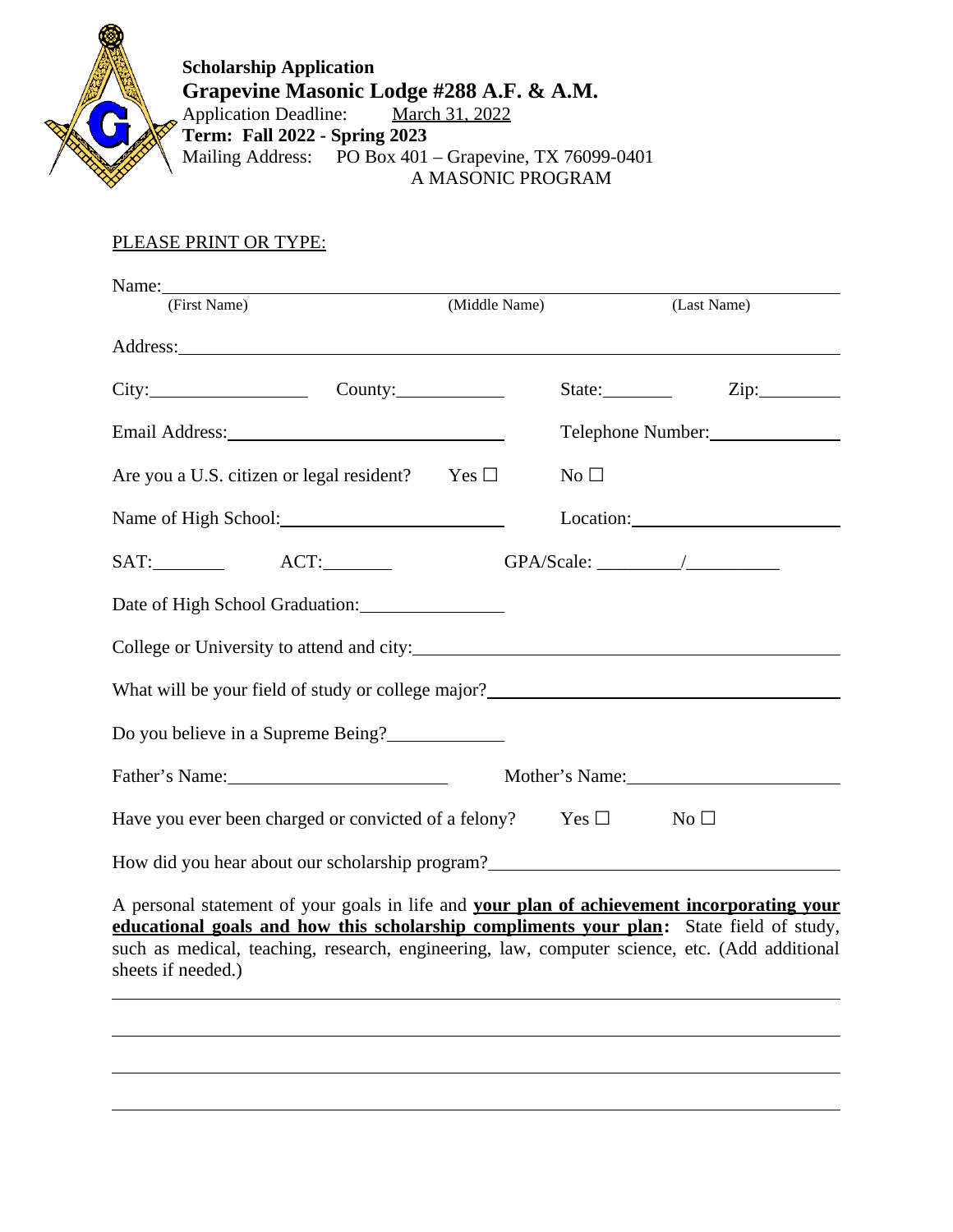| Please write a personal statement of lifetime goals and discuss how you will incorporate<br>your future education into those goals. (Add additional sheets if needed.)           |
|----------------------------------------------------------------------------------------------------------------------------------------------------------------------------------|
| Describe your extracurricular activities, if any: <u>the contract of the contract of the contract of</u>                                                                         |
| Describe your civic and religious activities, if any:<br><u>Describe your civic and religious activities</u> , if any:                                                           |
| List the honors, advance placement, and dual credit courses for which you have received credit,<br>if                                                                            |
| Describe your employment history, if any:                                                                                                                                        |
| Identify any masons in<br>family who<br>associated<br>with<br>the<br>are<br>lodge:                                                                                               |
| PLEASE SUBMIT TWO (2) LETTERS OF RECOMMENDATION WITH<br><b>YOUR APPLICATION.</b>                                                                                                 |
| I certify that the information that I have given on this application is true and correct to the best of                                                                          |
|                                                                                                                                                                                  |
| <b>NOTE: EARLY APPLICATIONS ARE APPRECIATED!</b><br><b>APPLICATIONS MUST BE POSTMARKED OR HAND DELIVERED BY</b><br>March 31, 2022. Recipient will be notified by April 15, 2022. |

**NOTE: Follow instructions accurately. Answer all questions on pages 1 and 2 of the application. Assemble application in numerical sequence, attach the letters of recommendation and then staple the application package in the upper left-hand corner.**